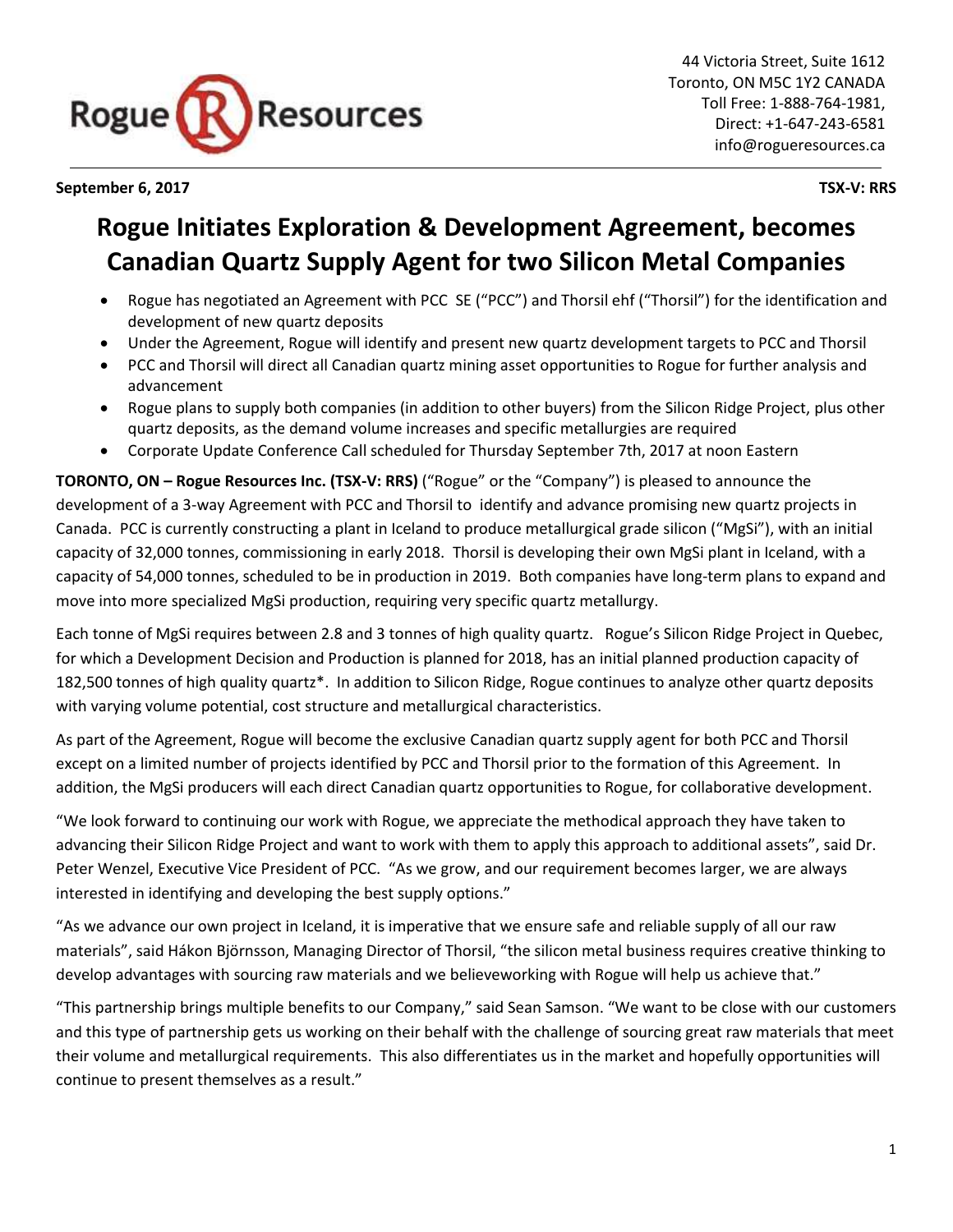\*- Any production decision will be based on the recently completed PEA Study, press released on May 23, 2017. The PEA is preliminary in nature and includes inferred mineral resources that are too speculative geologically to have economic considerations applied to them that would enable them to be categorized as mineral reserves. There is no certainty that PEA results will be realized. Mineral resources are not mineral reserves and do not have demonstrated economic viability.

## **Corporate Update Conference Call**

Rogue is pleased to host a conference call with management tomorrow at noon Eastern (9am Pacific, 6pm in Western Europe). Rogue CEO Sean Samson and VP, Technical Paul Davis will give a corporate update followed by a brief question and answer period. Interested investors should forward questions in advance to [questions@rogueresources.ca](mailto:questions@rogueresources.ca). Dial-in numbers to access the conference call as well as a corporate presentation are available on our webpage, [www.rogueresources.ca](http://www.rogueresources.ca/). A playback of the call will be available online.

### **About Rogue Resources Inc.**

Rogue is a mining company focused on identifying positive cash flow opportunities. Not tied to any metal, it looks at rock value and good grade deposits that can withstand all stages of the metal price cycle. The Company remains focused on advancing its Silicon Ridge Project, exploring its other assets, including Radio Hill, and identifying additional assets to meet its criteria. For more information visit [www.rogueresources.ca](http://www.rogueresources.ca/)

#### **About PCC**

PCC is a German investment company, currently developing a silicon metal plant in Húsavík, Iceland to produce up to 32,000 tonnes per year of metallurgical grade silicon, with start-up planned for early 2018.

#### **About Thorsil**

Thorsil is an Icelandic company and plans to build and operate a silicon metal plant at Helguvik, in Reykjanes municipality (Reykjanesbaer) on the Reykjanes peninsula, to produce up to 54,000 tonnes per year of metallurgical grade silicon with start-up planned for second quarter 2019.

## **On Behalf of Rogue Resources Inc.**

Sean Samson **President & CEO, Director**

For additional information regarding this news release please contact**:**

Sean Samson sean@rogueresources.ca

*Neither the TSX Venture Exchange nor its Regulation Services Provider (as that term is defined in the policies of the TSX Venture Exchange) accepts responsibility for the adequacy or accuracy of this news release.*

*Cautionary Note Regarding Forward-Looking Statements: Certain disclosures in this release may constitute forward-looking statements. In making the forward-looking statements in this release, the Company has applied certain factors and assumptions that are based on the Company's current beliefs as well as assumptions made by and information currently available to the Company, and that actual results are consistent with management's expectations. These statements include, among others, statements with respect to development activities and their timing, resource estimates and potential mineralization, the PEA, including estimates of capital costs, anticipated internal rates of return, mine production, processing recoveries, mine life, estimated payback periods and net present values, timing with respect to permitting of the Project, the budget and timing with respect to planned drilling on the*